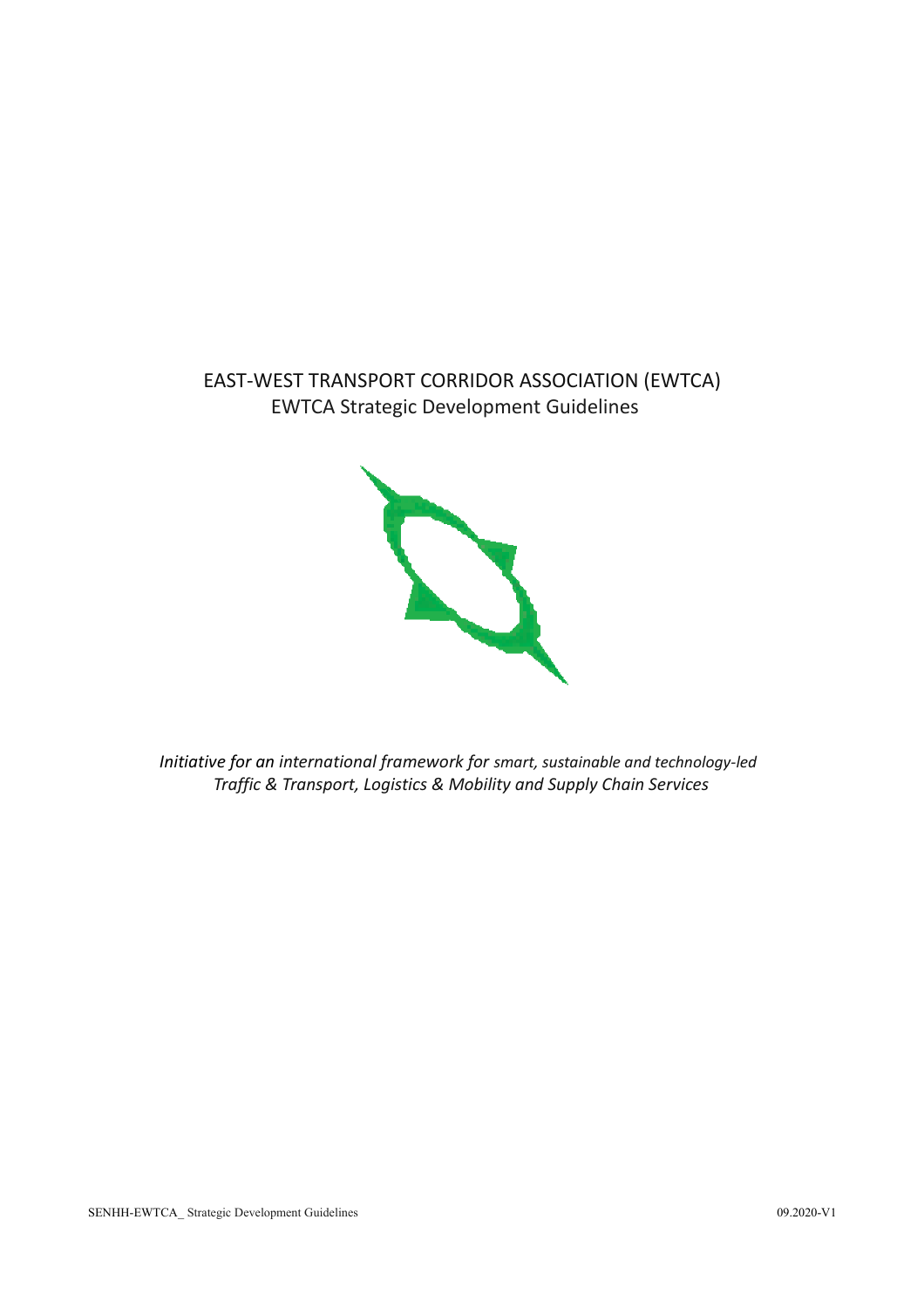## MISSION and STATEMENT

Mission

We work on the realization of a global Community Framework, sustainable, technology-led, environmental-friendly and future-orientated, to serve - as an example of best practice in - Traffic & Transport, Logistics & Mobility and the Supply Chain. Thus inside Europe, the EU Eastern Partnership countries and as well, outside Europe the interested global countries.

We work to ensure the best possible Framework and to promote international professional cooperations, Skills and Professionalism in Traffic & Transport and Logistics & Mobility.

#### Association Statement

EWTCA takes a multi-faceted international approach to smart and innovative Traffic and Transport, Logistics and Mobility and Supply Chain Services. Different areas of activities and work, help us to focus best ways and projects to serve our Members and Partners.

Interoperability, Intermodality, new ways of international Trade Flows, smart Technologies – Digitalization and Autonomous Systems, Promotion and Cooperation, "cross-sector"-Platform and contacts with Governmental and Authority bodies, Institutions and Associations. This, as well as Knowledge, Training and practice exchange are examples for what we understand as a need in our activities to serve.

Working also as an innovative "Think Tank", EWTCA looks forward for the future of Traffic & Transport and Logistics & Mobility, on Trends, Technologies, special topics and the Security along the entire international Supply Chain.

We are a Partnership Organization. For us this means - fair and respectful interaction at eye level. Understanding for the point of view of everyone is a necessary aspect, especially in the global cooperation, because - everyone is important.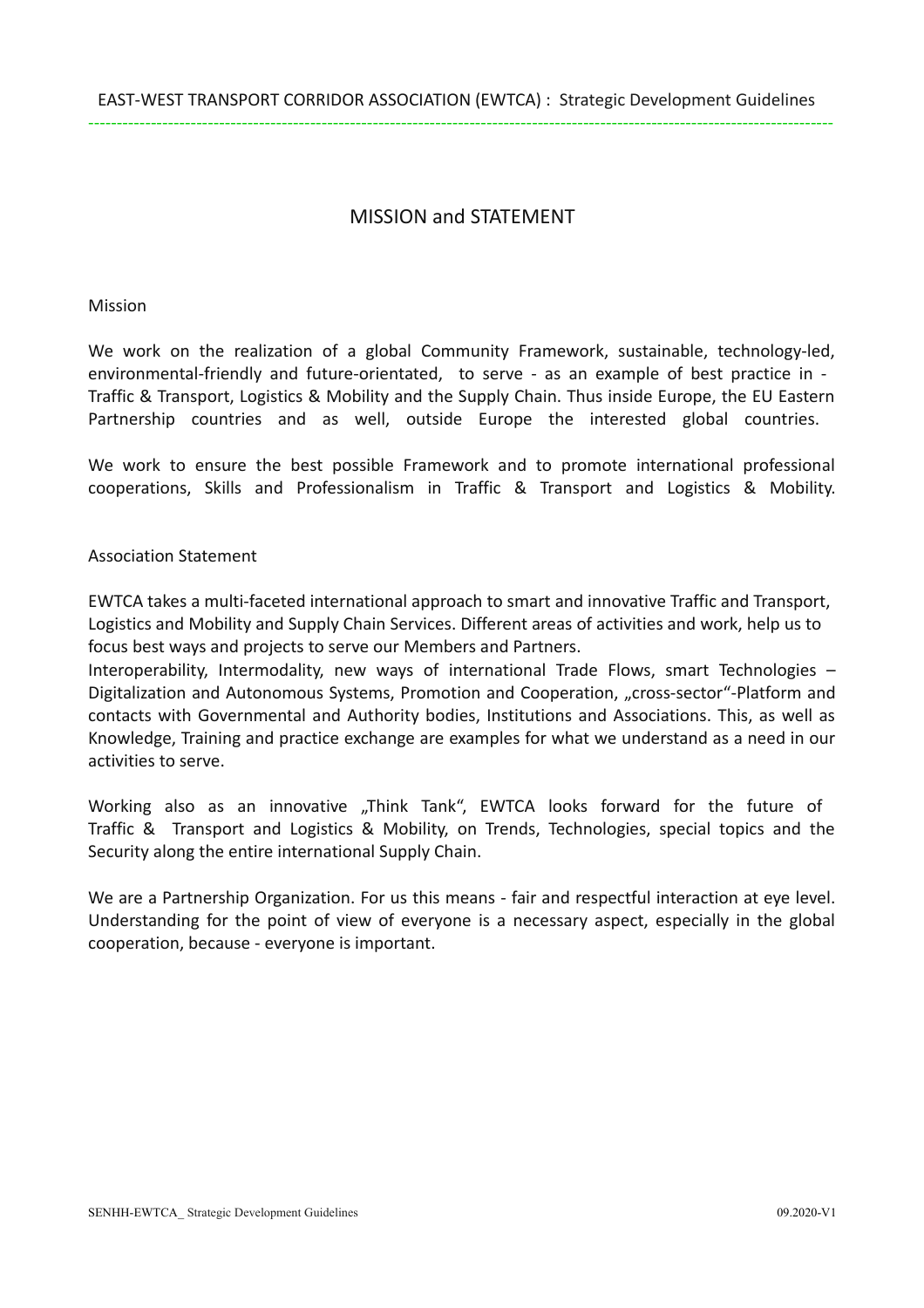#### *General approaches*

- 1 EWTC Association Strengthen EWTCA as a leading international logistics Network Image \* Framework \* ICT and Internet \* Professionalism and Certification \* Security \* New Technologies
- 2 EWTCA Member support Efficiency – to realize economic success Power in cooperation – to build an effictive logistics strategy All modes of Transport, Handling and Services \* new Platform \* Working Groups
- 3 EWTCA support for the development of the Baltic Sea Region with the Fokus on international Logistics and Transport and Supply Chain connectivity. With special attention to business and science and regional characteristics

#### *Logistics, Technical and Management approaches*

- 4 ICT and Internet information Network, Interlink, Apps, new Platform
- 5 Cooperation and Interchange Intermodal and Interoperability
- 6 Urban Areas and Country wide Regions
- 7 Professionalism, knowledge and certification
- 8 Security strategy Traffic & Transport, Logistics & Mobility and Supply Chain Services
- 9 New Technologies digitalization, autonomous Systems, technology-led Logistics and Transport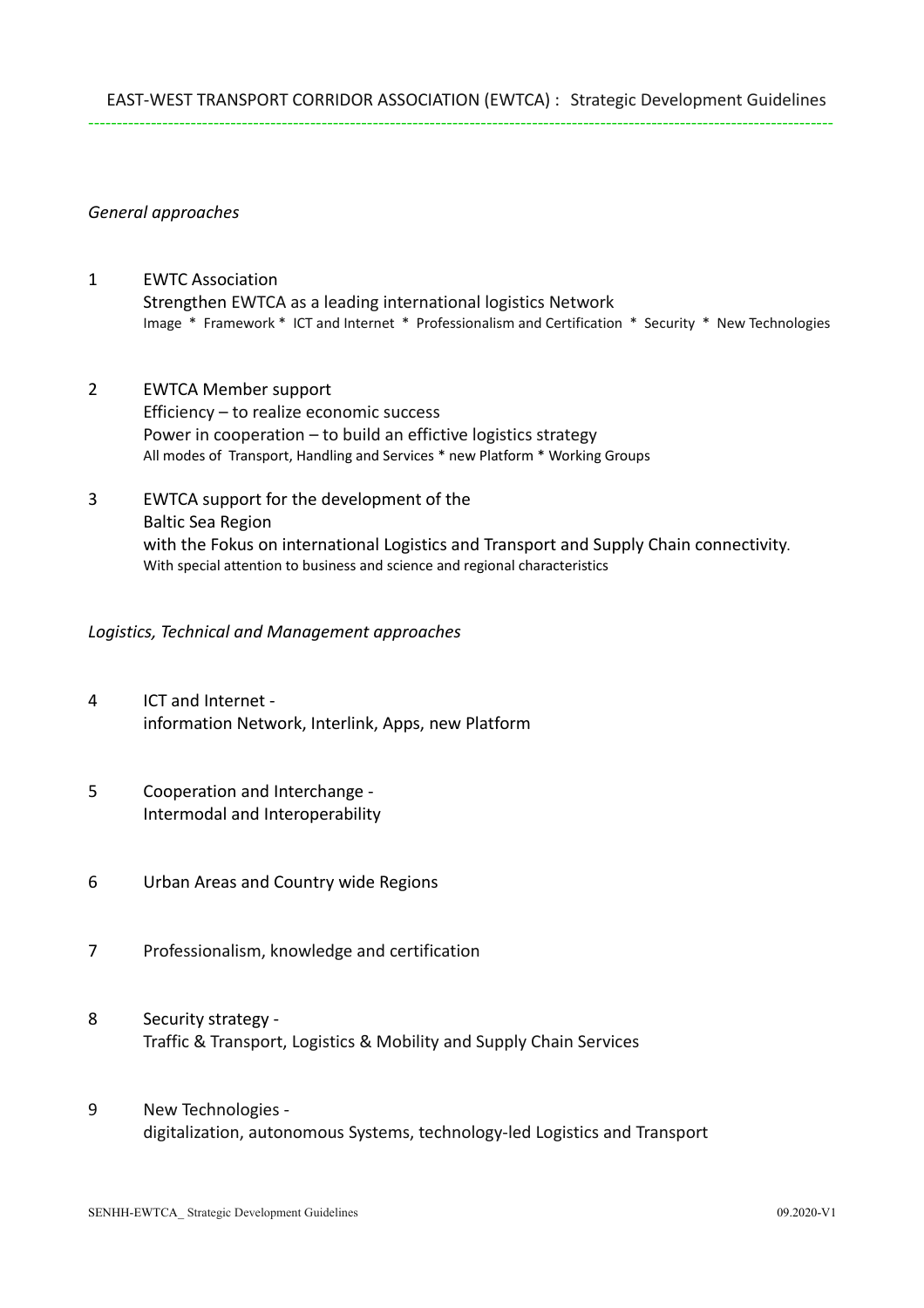#### EWTC Association

Strengthen EWTCA as a leading international Logistics Network

#### *Situation*

We work on the realization of a global Community Framework, sustainable, technology-led, environmental-friendly and future-orientated, to serve - as an example of best practice - in Traffic & Transport, Logistics & Mobility and the Supply Chain.

Following our Association's Statement - our intention is to work as an innovative "Think Tank" and for the future of Traffic & Transport and Logistics & Mobility, on Trends, Technologies, special topics and the Security along the entire international Supply Chain.

#### *Activities*

EWTCA must be more visible international and recognized as the trademark and platform for logistics cooperation in all global areas.

The IMAGE of EWTCA as leading international Network must be enhanced; in a first step by ensuring that all of the Members and Partners will demonstrate their partnership by

EWTCA Logo presence on Member Companies Docs Members and their activities on EWTCA Webside Partners and their activities on EWTCA Webside and vice/versa EWTCA intensifying cooperation with national / regional Networks / Initiatives EWTCA presence (with Members and Partners) on congresses or as partner in science and economy exhibitions and events.

#### Framework -

exchange of experiance and collaborative schemes with Members, Partners and Authorities The internal EWTCA communication between Members and Partners must become better. The exchange of experiance, knowledge and know how but also the pointing out of bottlenecks, difficulties or changed formalities is an advantage for everyone. This information must be passed on to all Members via the Internet.

EWTCA as framework and platform with international Members and Partners should be asked as Advisor for Governmental or Authority bodies in all questions of Logistics Industry and Supply Chain Services. EWTCA must be more international visible and recognized as the trademark for logistics cooperation platform in the global areas.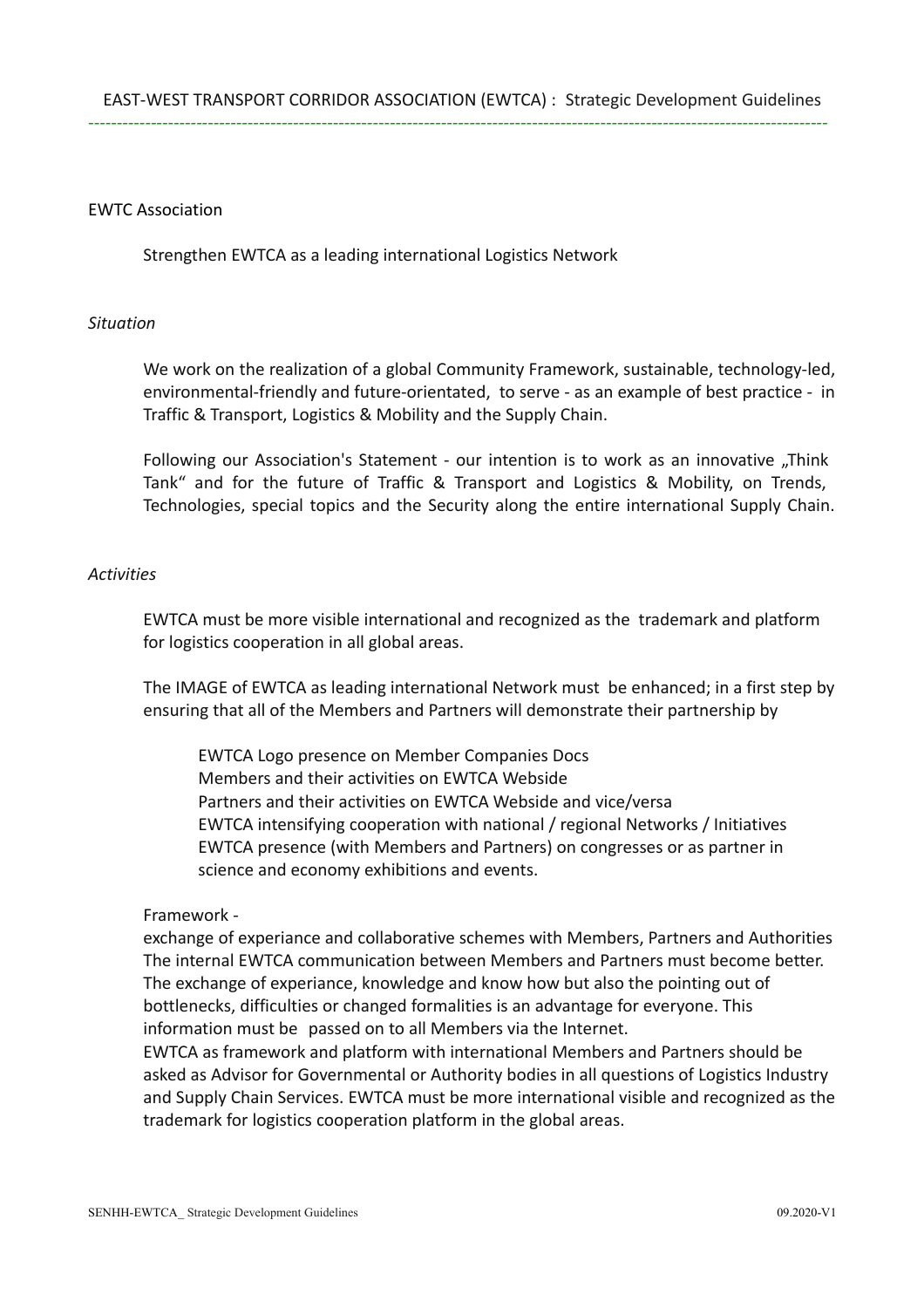New working topics - "EURASIAN Supply Chain" - promoting EWTCA as consultancy platform and "Think Tank" for Logistics and Transport, for Trade and Industry.

"EWTCA advanced" Expanding EWTCA's activities in designated regions Expanding EWTCA's Members and relevant Partners Expanding EWTCA's competence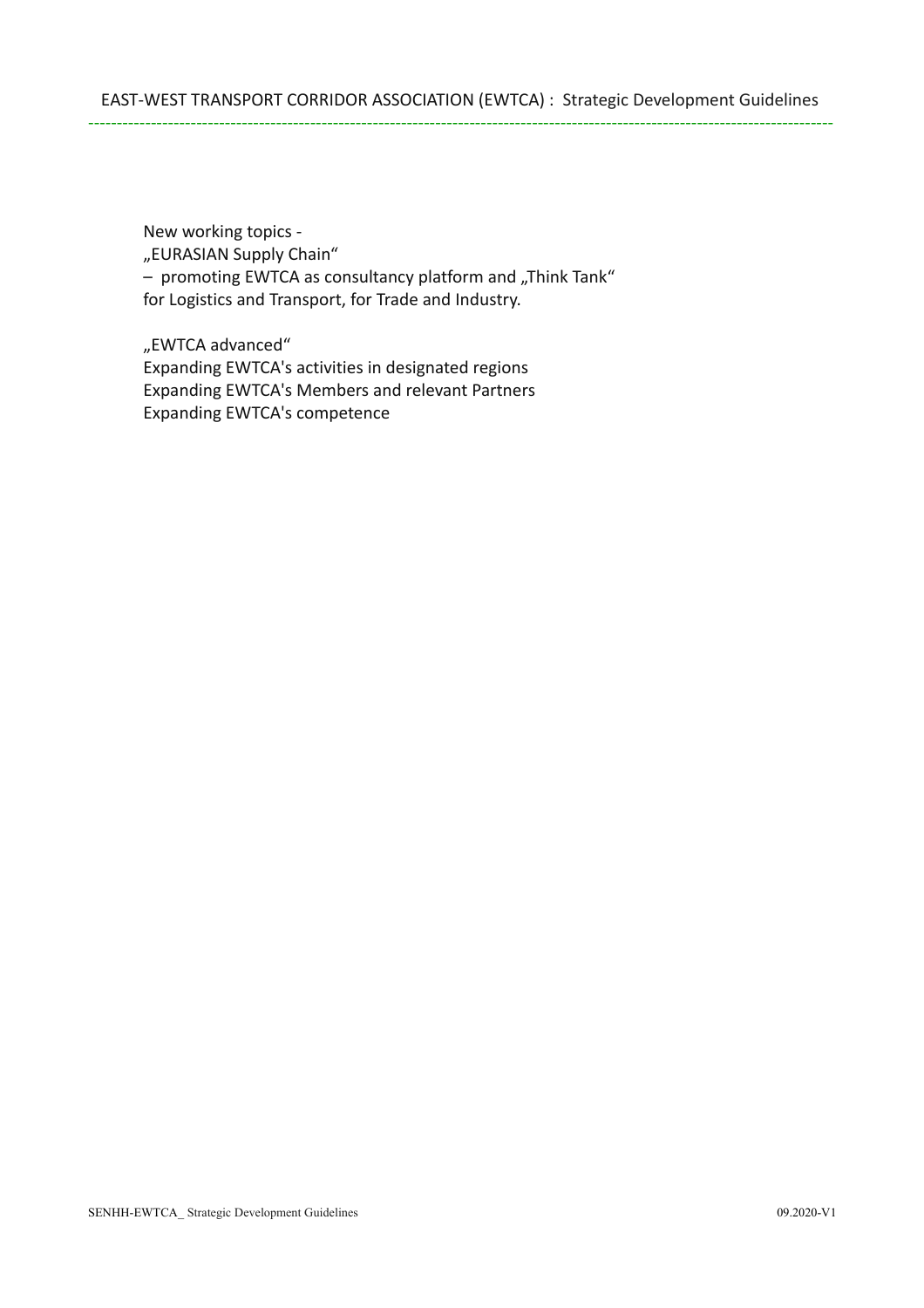#### EWTCA Member support

Efficiency - to realize economic success Power in cooperation - to build an effictive logistics strategy EWTCA is offering the best partnership Network

#### *Situation*

Loading and un-loading, busy junctions and motorways, place and space in Ports and Airports, missed or failed connections and a lot more examples are the bottlenecks of Transport and Logistics. It's clear for everyone, these challenges are mostly local, regional or national challenges. Open speaking - most of these examples can not be solved by EWTCA directly, but we can work on it and help each other as global community.

Another major point is the Supply Chain. All of the players and stakeholders of international Logistics and Transports are linked in any way with a Supply Chain and the global Supply Chain is changing permanently.

Take a look at the current situation with Covid 19 pandemic. No one today knows how and how long it will take to come back to a more regular situation - and how many of the companies in production, trading and logistics will be not longer present on the market.

## *Activities*

Against the volume of bottlenecks on Roads, Railways and Waterways, Ports and Airports whatever is relevant individually, a systematic re-engineering of internal processes up to technology-led processes is necessary - for a better planning and more effective steering. Smart communication possibilities with all of the relevant Stakeholders, the integration of automatic or autonomous Systems and highly qualified Staff are further key points to eleminate waste in time on bottlenecks.

A Logistics Strategy - in cooperation and partnership - ensuring to adapt to the flexibility of the served Supply Chain is necessary. A strategy that allows to identify how imminent changes can or will impact the company as well as the provided services. End of the day reaching the possibility to make the necessary organizational or functional changes in a way to ensure that service levels can be increased, at least stable but never reduced.

Facts - based on accurate Data - should be in the middle of companies Management, Activities and Actions. Relying on facts with real-time access to information is the core base to reach a potential outcome.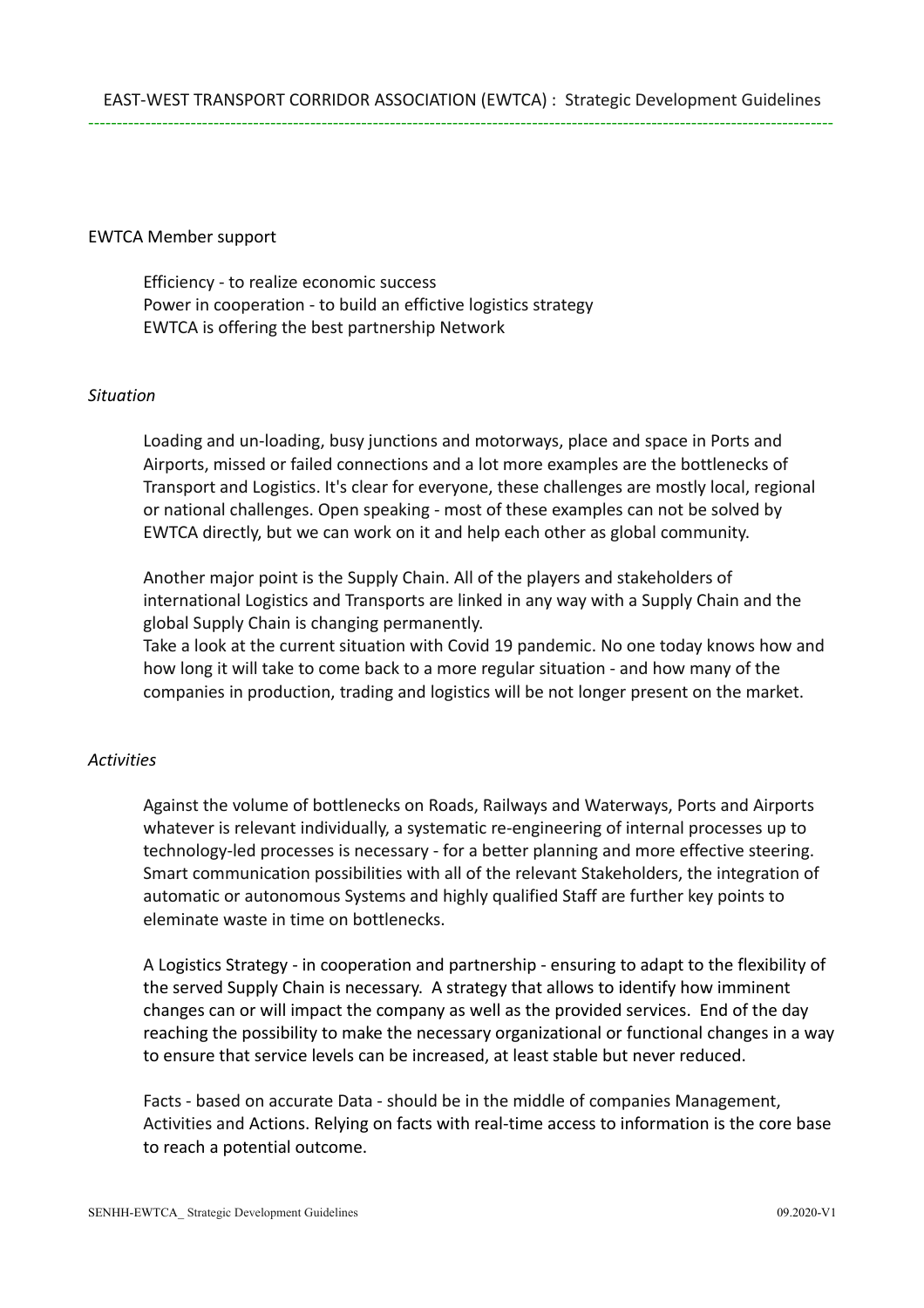On all activities there should be in focus one major point - the optimization of Logistics and Transport and all cooperative activities under the aspect of better effiency for companies economic success.

Realizing a questionary survey with all Members, the specific area needs and the other challenges and bottlenecks, activities and necessities for more and better effiency and better economic success.

Proofing and testing of more technology-led solutions solving individual challenges.

Establishing an EWTCA working group.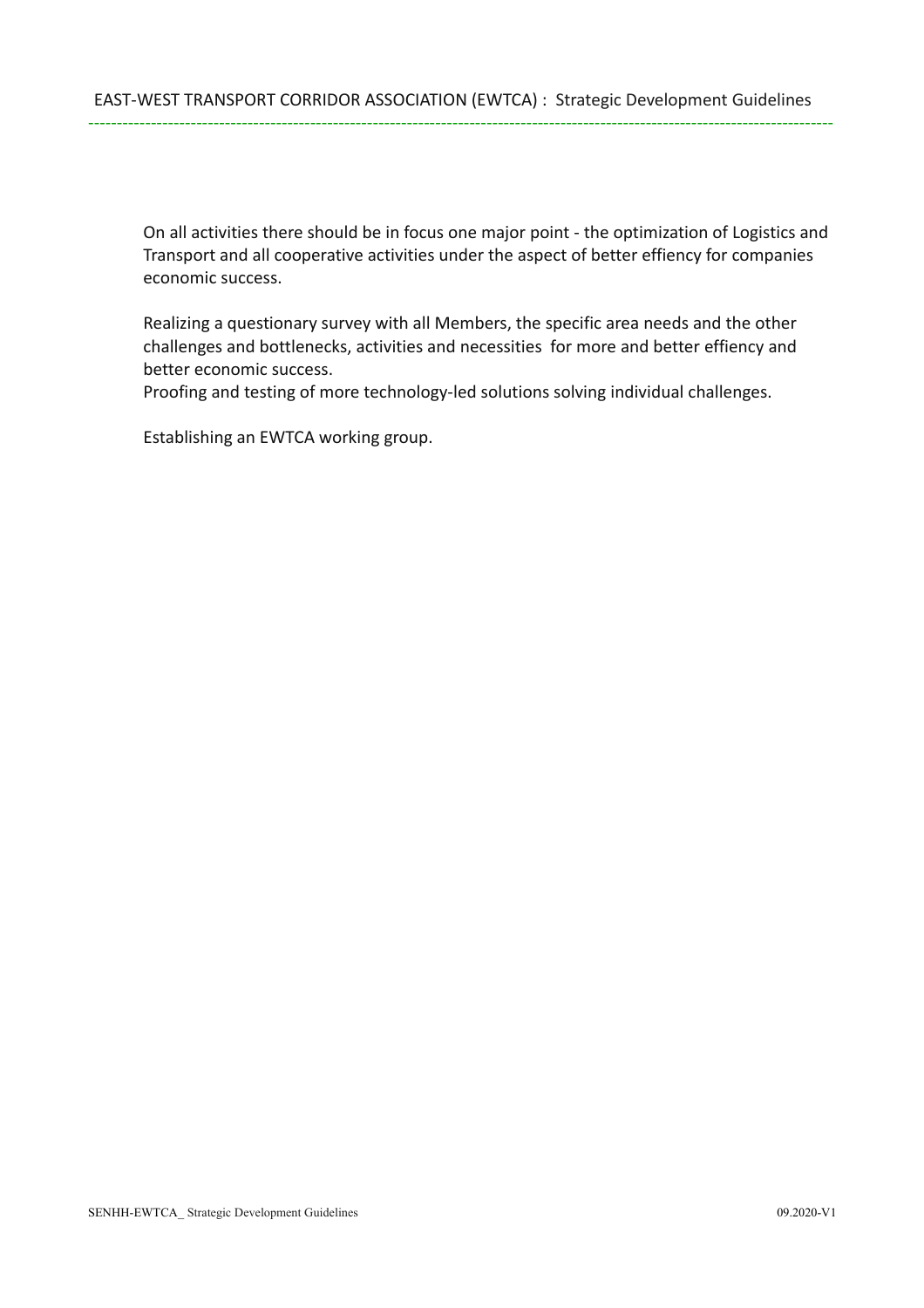## ICT and Internet

#### *Situation*

In the past, internal IT had the task of keeping the company or organization in the flow of administrative, commercial or technical requirements, means IT was mainly active for internal handling and processes. This changes with the Digital Transformation. From IT as an internal service provider, to ICT as one of the active shapers of the company's future.

ICT, the Internet and - within the last years - Apps, are key elements of today's working standards of all kinds of Logistics, Transport and Handling processes and the complete Logistics and Supply Chain environment. The influences of Data based activities and solutions into business processes of Entities and Stakeholders are the frame of the regulation scheme and the organisation and management base.

ICT-rules, the Internet of Things (IoT), Logistics 4.0, Apps and Cloud computing are the new principles and Gateways.

Some examples : Gates for Ports, Airports or Terminals the same as Ships, Railways, Trucks or Warehouse handling without new technologies - like RFID (radion frequence identification), BarCode recognition, Video streaming or positioning systems are not possible. All these solutions needs broadband solutions or high mobility networks (e.g. WiFi 6, LTE or 5 G).

Cooperation or collaboration with necessary direct connectivity is relevant today. And it's a must that it's based on Internet of Things with new technologies. Furthermore new payment schemes, Risk Management or security solutions without ICT means inconceivably.

#### *Activities*

Questionary survey with all Members -

deploy your requirements on transport, loading and services information and necessary management systems for using on a platform as an international information network. Review Member requirement plans for ICT dedicated in relation of network possibilities and interlink.

EWTCA as information platform on international market situation – Supply Chain, Traffic and Transport, rules and conditions etc.

New EWTCA WEB Side and new information exchange platform with Member access. Establishing an EWTCA working group ICT / Internet / Apps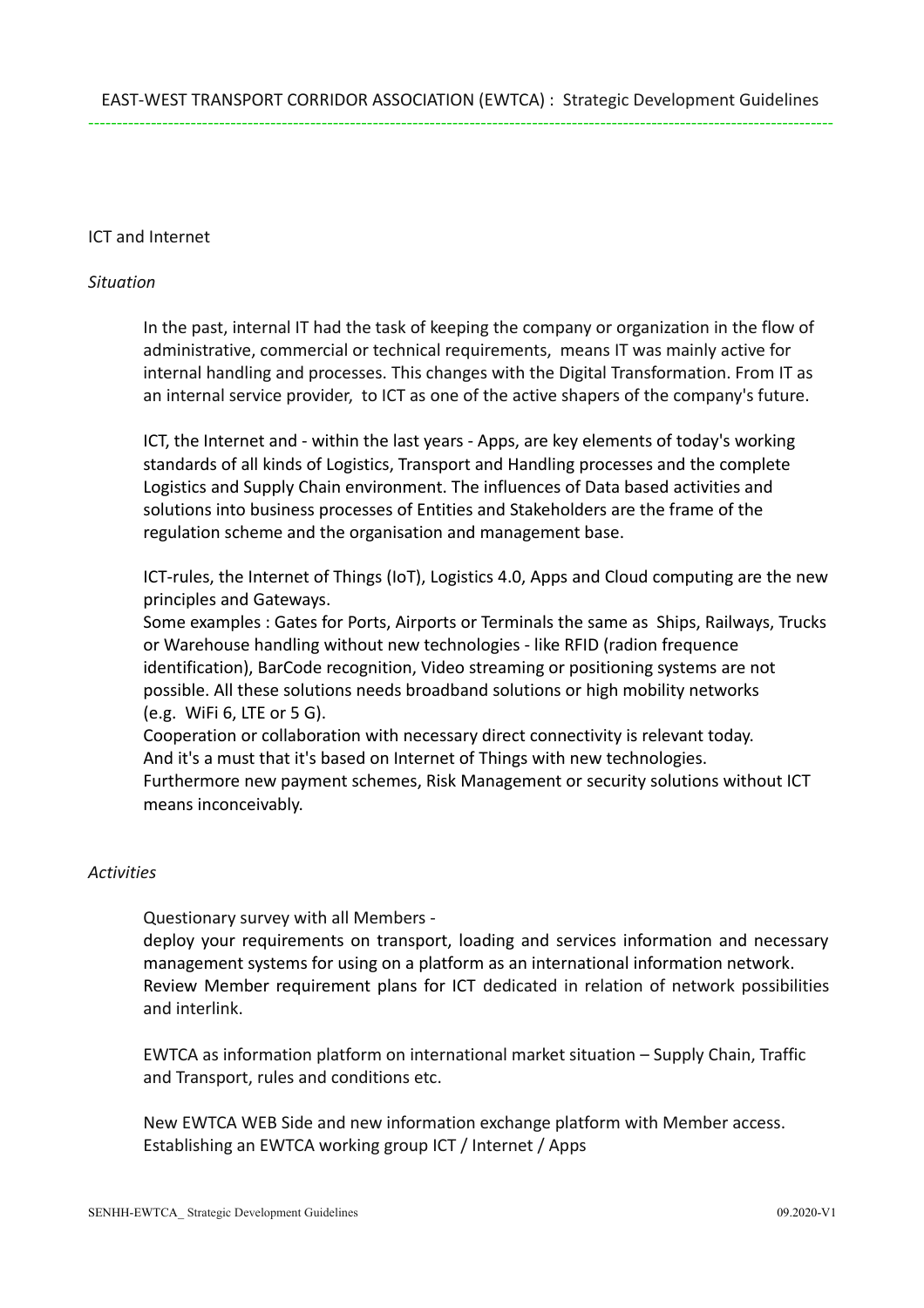## Cooperation and Interchange - Intermodal and Interoperability

#### *Situation*

Due to the current real increase and the expected further growing in the next years of freight moving, transport activities and global traffic, the importance of innovative Intermodal Transport and Interoperable Transport Systems is a core request.

#### *Activities*

Optimizing and effiency to be "future-ready" - and solve up-raising challenges there is an overall expectation to increase the efficiency of the Transport System by improving the Interoperability of the modes of Transport and to optimize especially long distance Transports, Traffic routes and also Traffic combinations.

#### That requires -

the development of ICT based complete intermodal information systems including informations about bottlenecks like deviations or terminations. And as a special add-on an ICT based rate management system covering different transport modes. Furthermore the development or re-structering of trans-shipment terminals and logistics centres on base of efficient on-line information and handling systems with access posibilities or data transfer for all terminal user.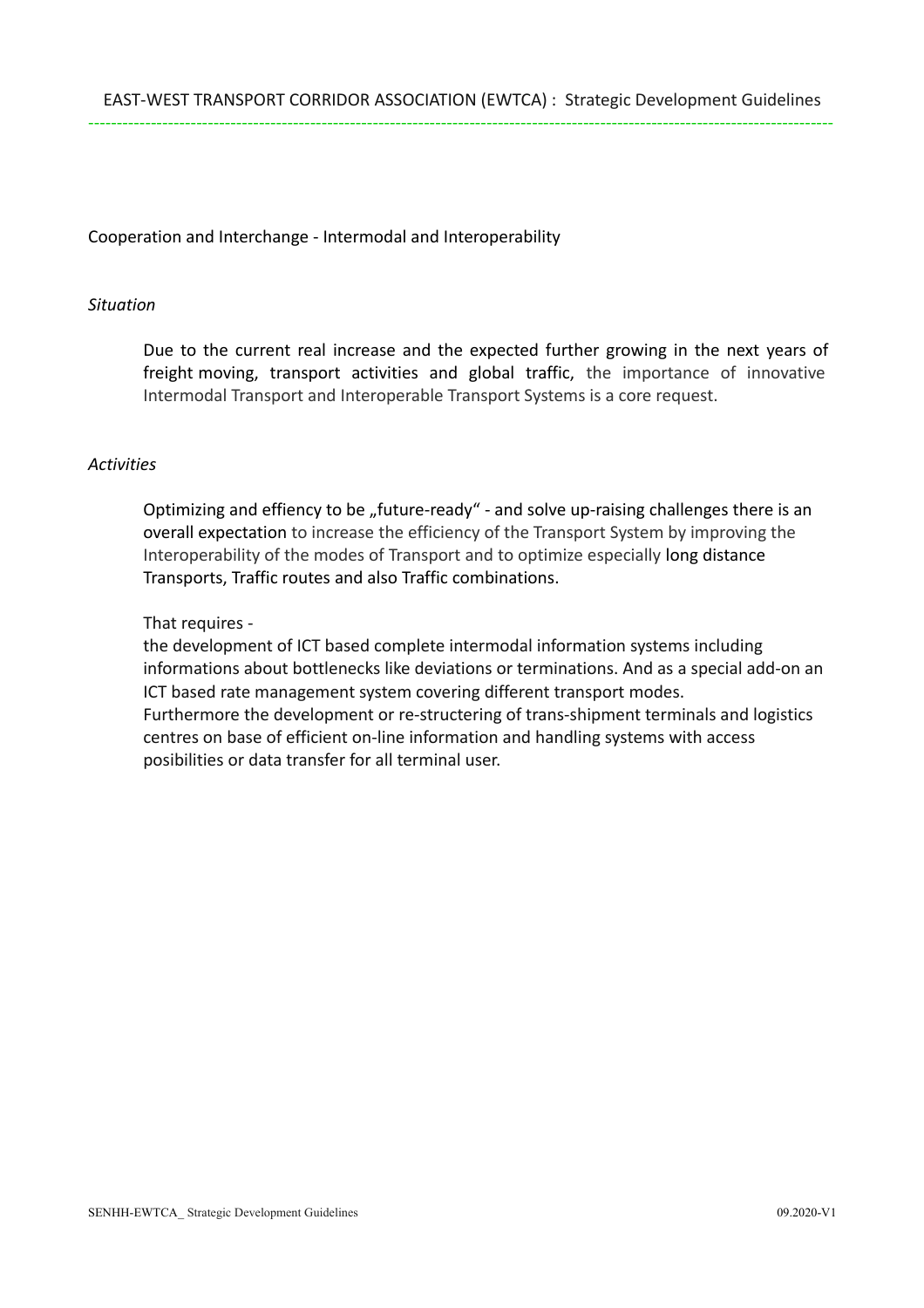## Urban Areas and Country wide Regions

## *Situation*

Lets first have a look to Urban Logistics and Transport. This type of the Logistics Industry is becoming a major issue. Why ? Round about 70 % of European People are living in Urban areas, round about 80 % of the Inhabitants of the United States and more or less 60 % of the people are living in Chinas Urban areas. It's understandable that local and regional Governmental bodies are more than interested concerning of a sustainable supply situation for their Inhabitants and asking the Logistics Industry about stable and environmental friendly supply and distribution solutions. And not to forget – in some regions / areas the cooperation between the Logistics Industry and the local Governmental bodies is'nt the best. This on base of environmental questions, bad air situation also by trucks and other vehicle emissions, but also on street space and parking place situation and missing real solutions on the daily increasing parcel distribution based on more and more Internet purchase and trading.

Another fact is - today more in the US and in Central Europe but tomorrow in a lot more countries worldwide - the Cities and their Urban areas started restructering to become "green" Cities, more environmental friendly. So the intention and expectation is to start "new logistics" Systems instead of acting on "old logistics" support.

Now taking a look to country wide areas and regions. Here are two challenges crossing the way - the so called "Hinterland" needs the Logistics and Transport for their own development and economic growing. And at the same time we see the future needs of Logistics Centres. "Hinterland" is or can be a basic resource on one hand for Cargo and on the other hand for Infrastructures for Ports, Airports, Railways and Logistic Terminals in Intermodal Transport.

Not to forget, a lot of Ports and Logistics Terminals in Urban Areas have big problems on their expansion possibilities. Land space is limited and especially in those areas very expensive. As an example – the Port of Rotterdam currently have an infrastructure length of round about 100 km starting from the Seaside. The Port of Hamburg is round about 100 km away from the North Sea shore. Both Ports have challenges in expansion. These situations are setting up a lot of questions on demands for new Distribution and Logistics and Transport solutions.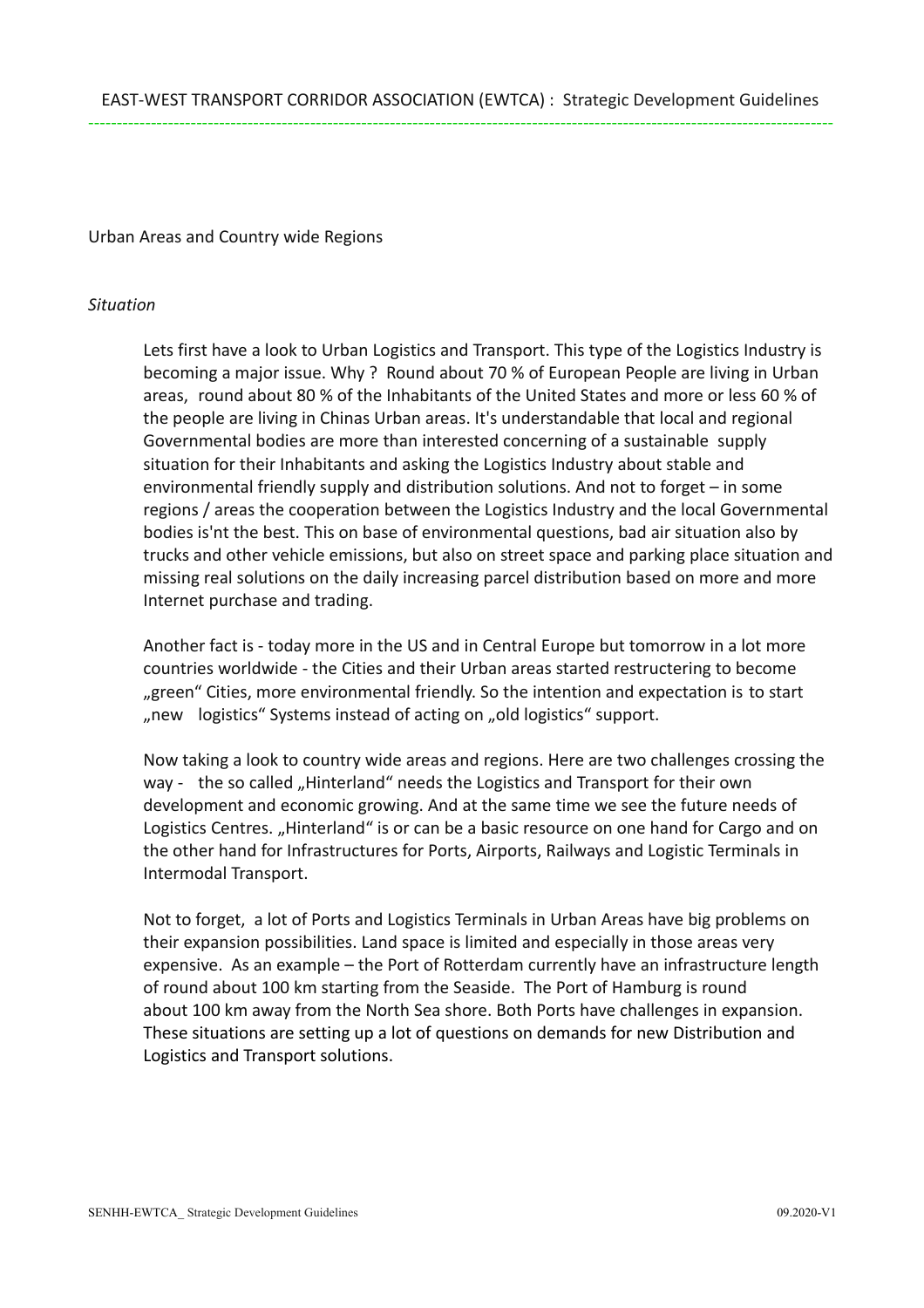#### *Activities*

How to realize better and more efficient connections of Urban areas and country wide regions in designated areas (Member regions).

The Development of an efficient 'first / last mile' concept in combination of the requirements of intermodal / multi-modal transport with environmental friendly solutions.

Database (Platform) with requirements of Ports / Airports of all Member regions to be informed about / to solve delivery / pick-up problems in advance.

Database (Platform) with informations about the Railway situation especially in country wide regions. Direct and intermediate connections, waggon loading / un-loading, infrastructure and equipment, volume and time-scales.

Will be a "decentralized Logistics System" a (better) future model for Intermodal and Multi-Modal Logistics and Transports?

Information on special requirements in Logistics and Transports in Urban areas City limitations, last-mile posibilities, delivery / pick-up Partners, including - - parking / resting / sleeping possibilities in urban areas / near cities for truck driver best in combination with a new APP for Smartphones.

Establishing an EWTCA working group Intermodal and Interoperability / Urban areas and country wide regions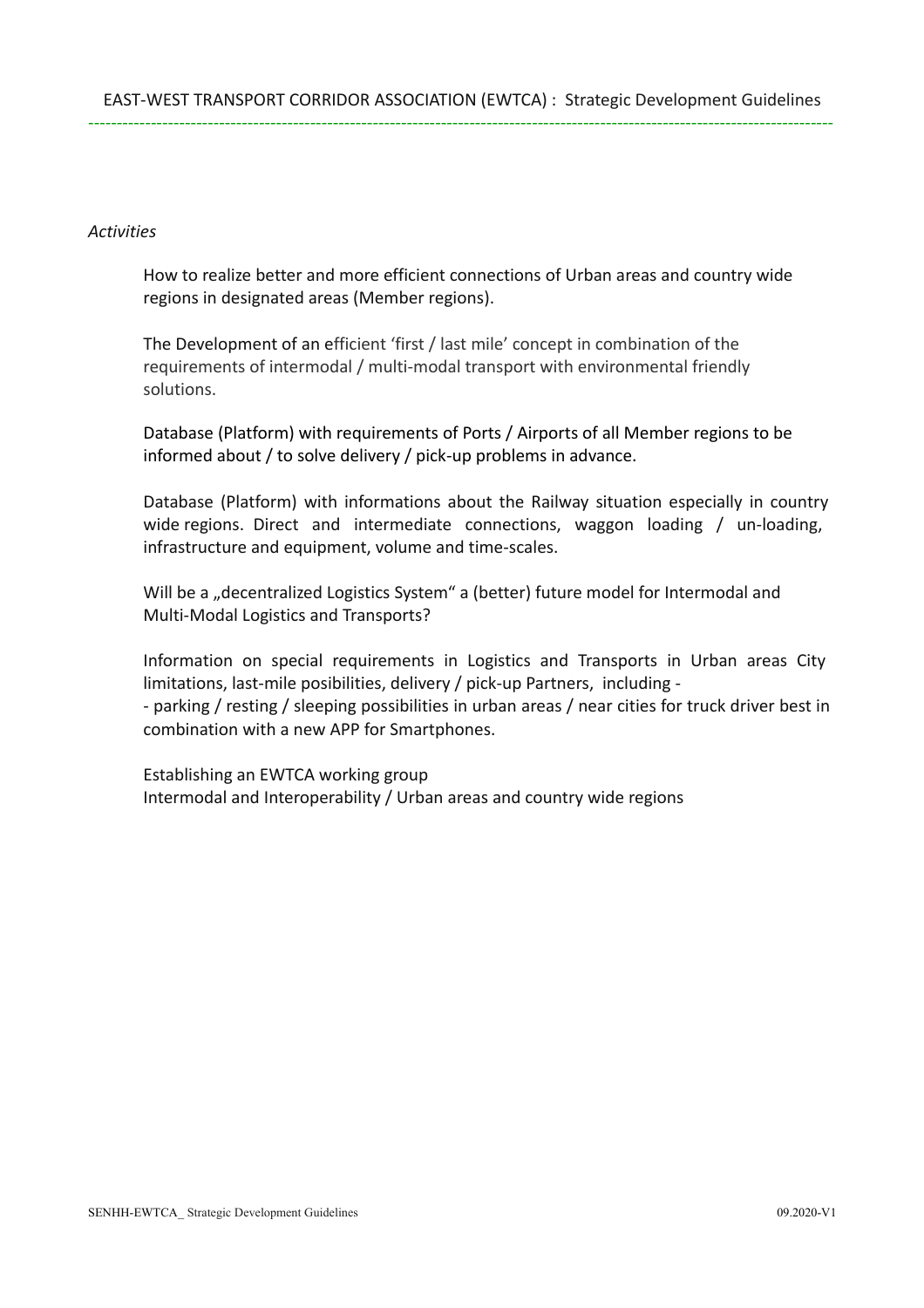Professionalism, knowledge and certification

#### *Situation*

In all kinds and areas staff must be the perfect representative of the company or organization and in position to do a very good job.

Currently there are different levels of Training and Job content in States and Regions.

#### *Activities*

Review on current Member situation

Member support for good training possibilities in the logistics and transport industry.

Direct contact with relevant education and academic Institutes exchange of knowledge scheme and requirements, future aspects

Development of an EWTCA Certification System with a unique "validation of experience" scheme. This can be a key to staff personal success and equal practice standards

Establishing an EWTCA working group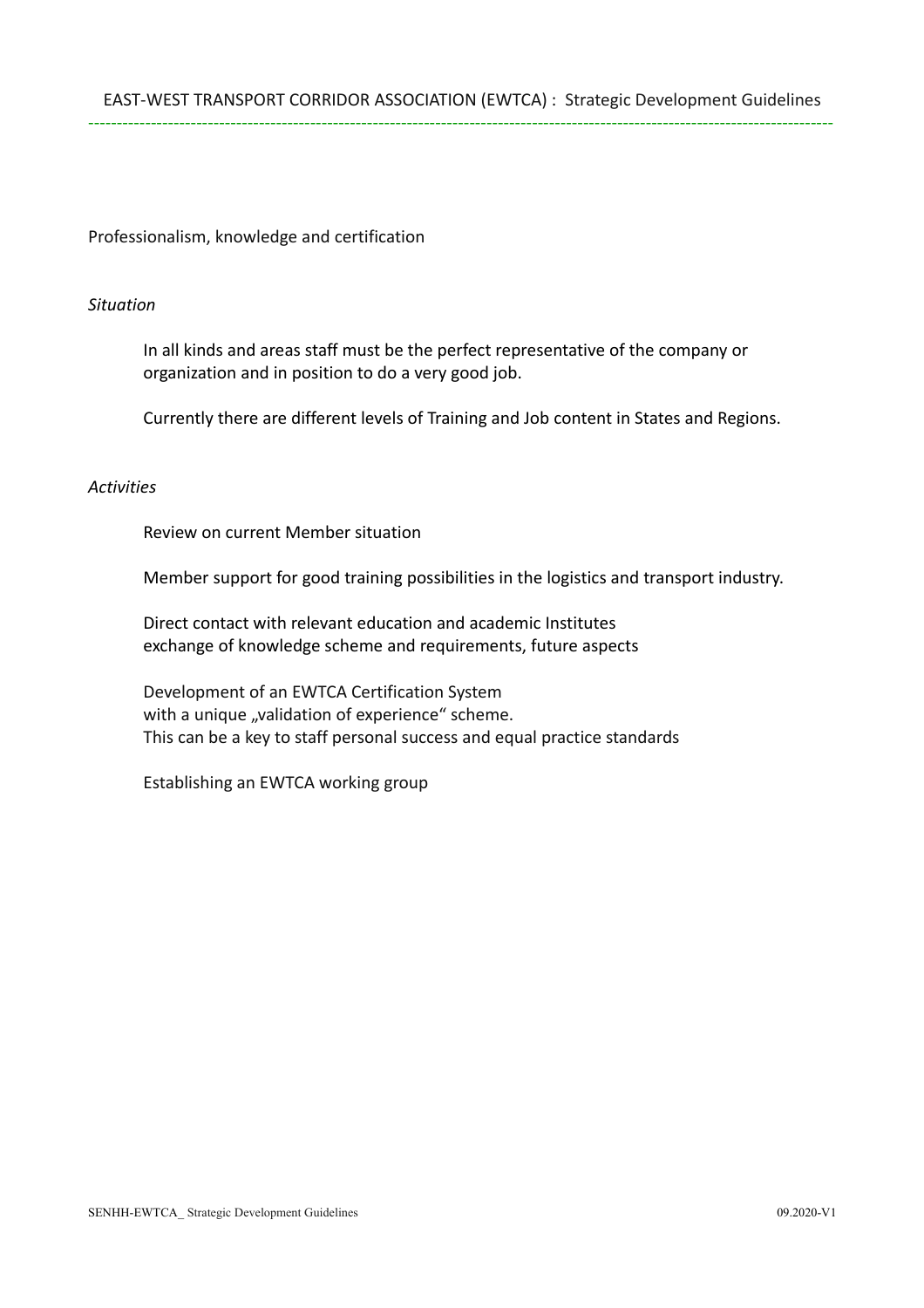Security strategy for Traffic & Transport, Logistics & Mobility and Supply Chain Services

## *Situation*

With the production outsourcing, the change of the global Supply Chains, more international multi-modal Transports and last but not least by enhanced communication and connectivity, a greater indivudually and company wide level of risks comes along. The technological modernisation of the transport sector - which is absolutely necessary for the world wide economics future - is more or less unplanned and ad hoc installed. It's build on high communication technologies (IoT, Logistics 4.0) and until today mostly in no way being approved by cybersecurity experts under practical situations. How many Companies and Forwarding Units active in the global Supply Chain today have a clear and resiliant Security Strategy? And is this Strategy effective integrated in the Transportation Flow and the Supply Chain Services? That is not a question of competition or beating rates down. As we must learn currently during the Covid 19 pandemic situation - it's a question to survive. A dynamic business needs Security, Risk Management and a Business Continuing System with a regulatory impact.

## *Activities*

Development and Initialization of a special security meassurement for Transport and Supply Chains under the respect of the different areas, regions and security conditions and if necessary with the consultancy of international Insurance and Security Companies.

Consideration of the different critical situations in Ports, Airports, Railways, Road Transports, Maritime Transport or Transports on Inland Waterways. This as well with the differentiation of Trailer, Container, Bulk, General Cargo or Groupage and on different modes e. g. direct Transports, Intermodal Transports, Consolidation or FCL, reloading or transfer Transports etc.

Development of a Database or an Information System with the Countries or Regions where Logistics and Transport belongs to the so-called "Critical Infrastructures". That means Countries where Logistics and Transport Companies, Ports, Airports or Railways are subject to special regulations for the Security and Supply of Public Life. As a rule, they have to provide evidence of an emergency plan for special "critical situations" which can be the loss of power, the loss of ICT, floods, disturbances caused by internal or external damage, pandemics or nation wide health impacts etc.

Establishing an EWTCA working group Security.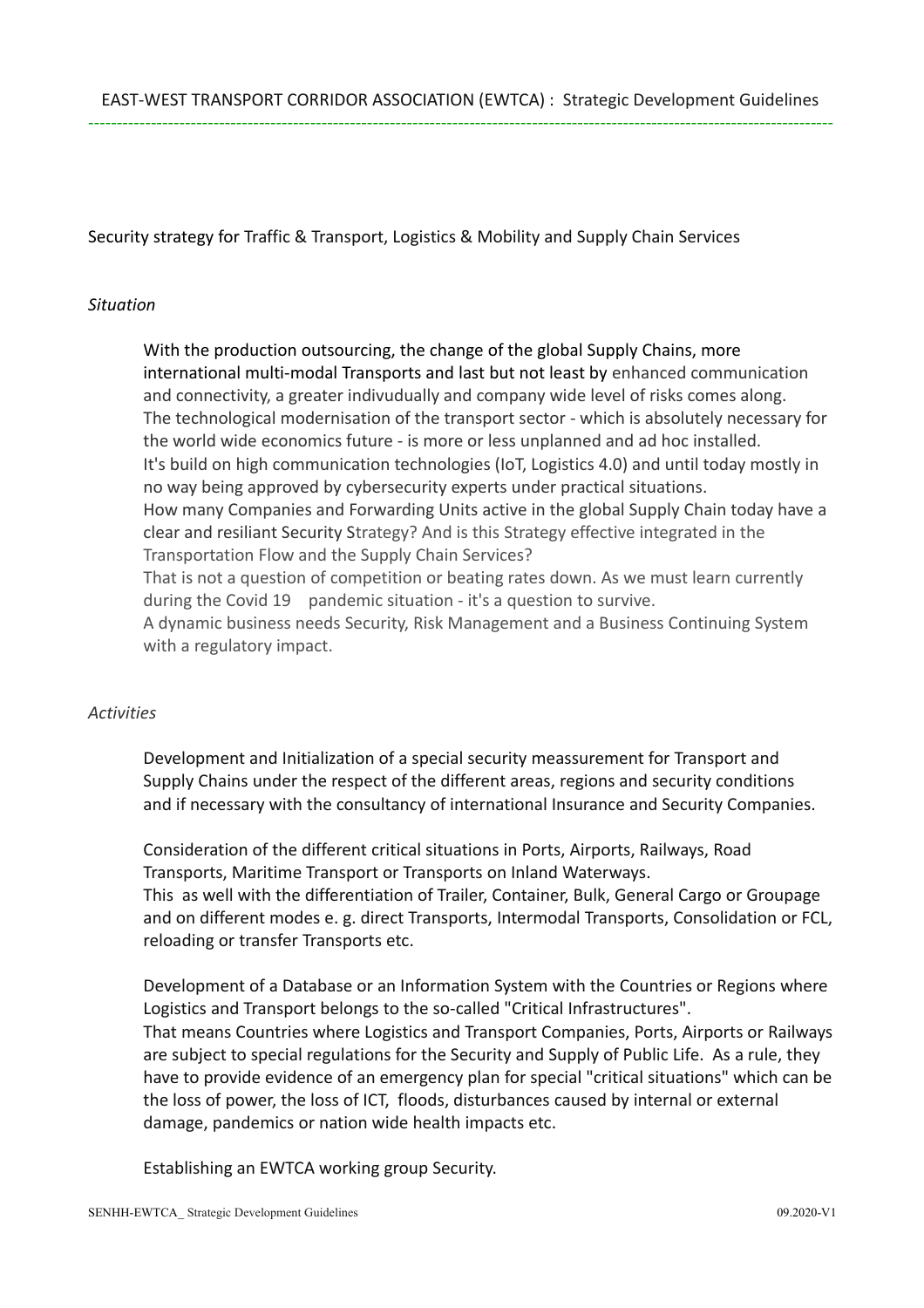New Technologies – digitalization, autonomous Systems, technology-led Logistics and Transport

#### *Situation*

The Digital Transformation of Logistics and Transport in general offers great opportunities for our Economy and the Community. The automatization of Freight Transport Systems, Trucks and Fork Lifts, Warehouses with automated Racks and Goods equipped with special Sensors and Actuators or smart Ports and Airports.

The digitization of the Railways including the Rail Network with Tracks, Switches or Signalling Systems and the rolling Stock with automated Waggons and Platforms. The automatization of Maritime Traffic and Inland Waterway Vessels on the way to autonomous Systems and as well as the use of the Internet of Things (IoT) with many (today) unknown possibilities to improve cooperation and collaboration, connectivity and communication are just a few examples.



New Technologies such as the use of Drones for Transport, Monitoring and Surveillance of Transport Routes, Railways and Waterways or Autonomous Systems that control Machines, Vehicles or Robots and allow them to perform activities without direct human influence. This list could be continued with many other examples.

Looking for a "future-orientated" Supply Chain which meets up-coming requirements we must first have a look for smart Logistics and Transport. This means not only the "rolling stock, flying, moving and swimming units" it means also where is the relevant Infrastructure. Where are the future orientated and  $n$  easy to reach – easy to work "fully implemented Terminals, Ports and Airports? Where are the cargo stations in urban and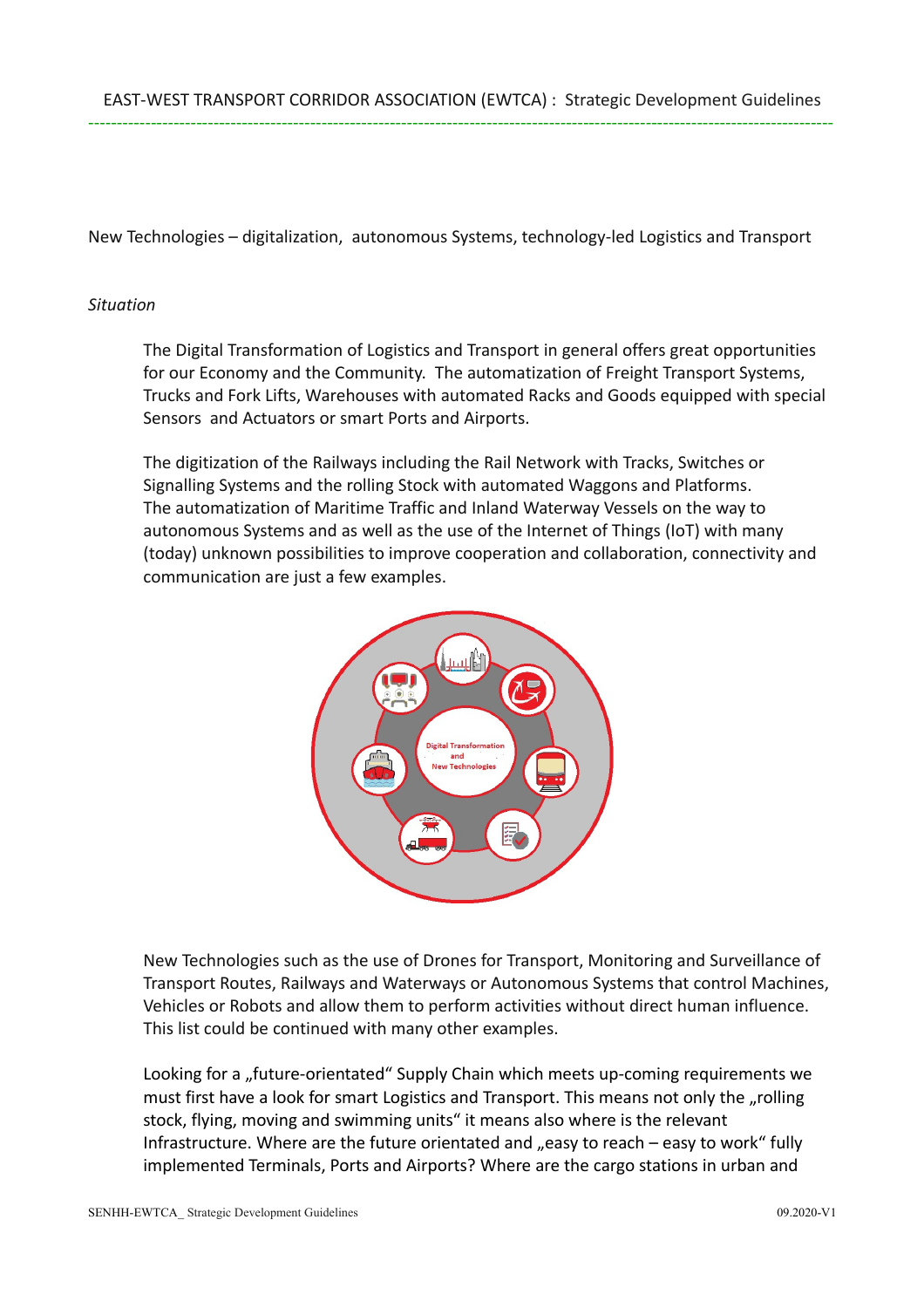regional areas ready to cover the local and regional requirements? Especially for the road transport - where are selective maintenance and repair stations as a component in the fleet management of transportation companies?

Last but not least - where are in all of the companies the "intelligent" processes based on the Digital Transformation (pointed out before) to handle, organize, manage and to make money on an effective and efficient way?

OK, the situation changes day by day. Looking back 10 years and compare it with today's situation there are a lot of differences, new activities, new ICT, Hardware and Software, new technologies and the will to look ahead and into the future.

But this is necessary - necessary for us as the Logistics and Transport Industry because we are challenged day by day by regulations and formalities, by our customers - manufacturers, retailers and consumers.

And if we cannot provide the required services, industry and trade companies will develop their own systems and services (examples are on the market) so that these part of services not longer will be required by Logistics and Transport Industry.





Smart Ports and Airports, Aircargo and Maritime Transport



#### Autonomous Vehicles **Drones Autonomous Vehicles** Drones Drones and Drones Drones Drones Drones Drones Drones Dro



Autonomous Railways **Smart Cities** Smart Cities



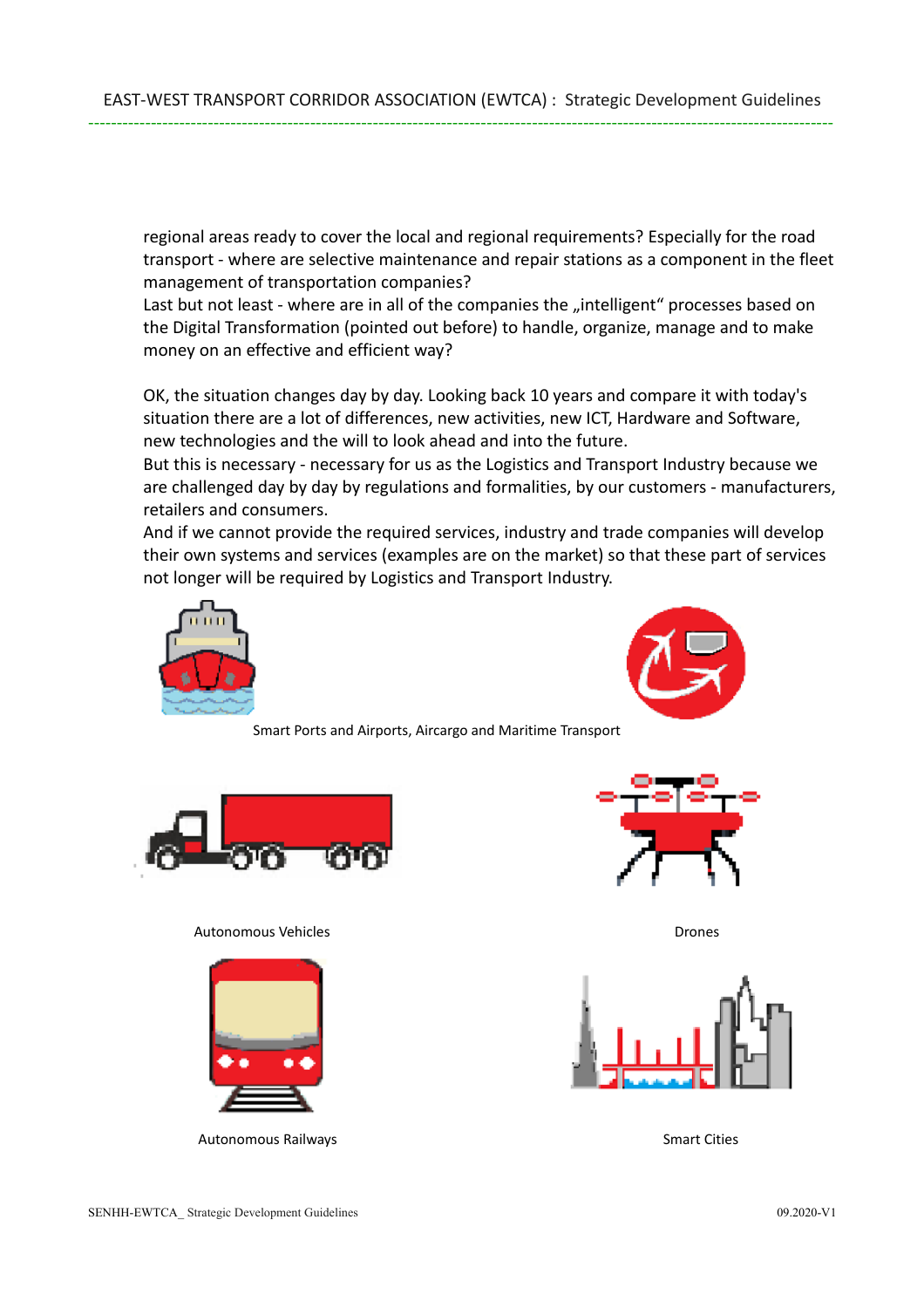Some words about Internet of Things (IoT)

The term Internet of Things (IoT) goes back to the Auto-ID Center at the Massachusetts Institute of Technology (MIT), which designed a cross-company RFID infrastructure for the first time in 1999. According to this, computers should be able to obtain information independently of humans. Computers should understand the real world without being operated by humans.

Internet of Things is the basic connection possibility for all things (Internet of THINGS) which are in position to communicate or to exchange actions or give instructions.

The Internet of Things realize that objects of whatever kind, can be smart connected to another one on base of a Network ring (Internet). Production machinery, industrial plants, Vehicles of all kinds, autonomous Systems etc. are supported and can run with this new technology. But not by itself allone - Cyber-Physical Systems, Sensors and Actuators help them to work, Software / ICT is controlling more or less the activities. Stop it now, it's high technology and not our core job.

## *Activities*

Following the arguments of the European Union "Digitalisation of Transport and Logistics" we note "The goal is to foster growth, competiveness, jobs and the international market, in particular through making better use of the opportunities offered by digital technologies. Specifically in the transport sector, such tools could improve the use of existing resources and the daily life of citizens."

## Digital Transformation

For sure – EWTCA today is not in position to visit each Member and stay for a while in the Member's company to give assist on place in the process of digital transformation. But we can give consultancy to help and to build bridges for an easier way to start and to realize step by step the digital transformation.

## Management needs (EWTCA's first bridge for you)

Especially in small and medium-sized companies, the demand for more flexibility and agility is increasing. With the help of digital transformation, the risks in complex Supply Chains and the Logistics and Transport industry can be better managed and as a further benefit, customer requirements can be served more easily. Basics and Necessities are -

- check the need for optimization, potential assessment and the current situation of the company and determine the objectives of the digital transformation. Take measures and dependencies into account.
- \* Take up employees' ideas and check their feasibility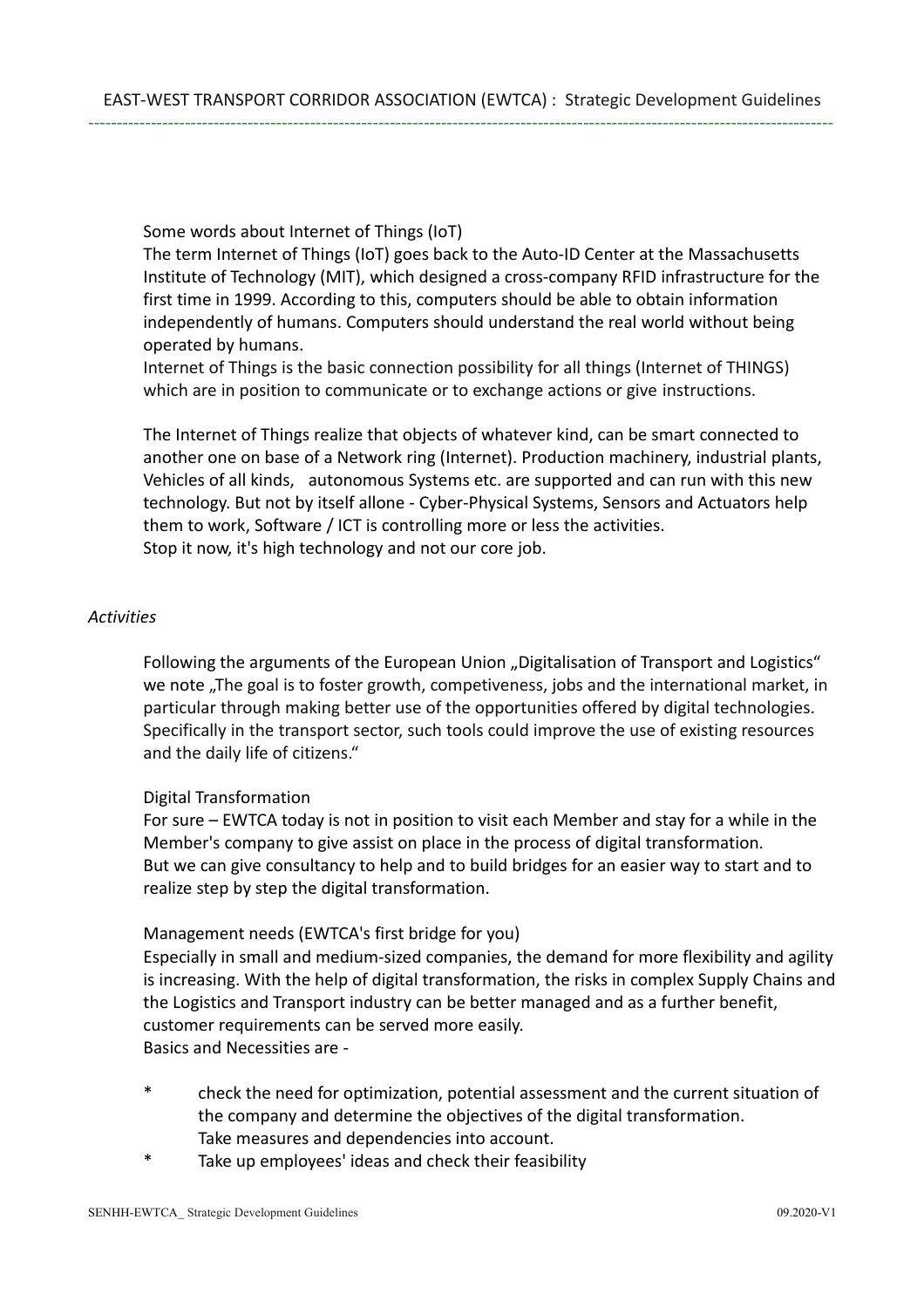- \* Define feasible solutions and measurable steps and milestones and design them as an interdisciplinary management project
- \* Determine digitization measures in the context of current and expected new technologies, also using existing standards possible to be integrated.
- Establishment of a company-wide organization consisting of senior management, management, specialist departments and ICT, including external experts if necessary.
- Seeing digital transformation as a continuous process, not as a one-off project task.

## "Digital twins" (EWTCA's bridge no. two)

Organizations are using digital twins to test various "what-if" scenarios and to improve Supply Chain resilience.

Digital twins can show situations that may be relevant to the disruption. Disturbance fields can be identified and real disturbances can be prevented or they can be remedied more quickly. The system also serves to localize dependencies and thus improve Risk Management and Security.

Technology-led Logistics and Transport (EWTCA's bridge no. three)

Traditionally defined by trucks, conservative Port Systems, high-priced Aircargo for special transports and Railways handled and controlled by Officer staff – that was the Forwarding and Logistics community in the past. This time is (and should be) over.

Logistics and Transport today is a technology-led modern industry on the way to reach new and future orientated possibilities.

- \* Telematics & Fleet Management
- \* new Truck technologies e. g. powered by electricity, LNG or hydrogen
- \* Diagnostics, preditictive maintenance, pre-scalled Services, RFID-based tyres
- \* Automatization in Ports and Airports
- \* driverless Vehicles and transportation units controlled by centralized platforms
- \* remote driven cranes or reach stacker (as a min.)
- intelligent Gates with RFID, BarCode and letter recognition, Video streaming

Autonomous systems (EWTCA's bridge no. four)

Unmanned systems (driverless units) are systems that move without human control and can perform certain tasks.

This includes tasks in the field of Logistics and Transport, warehousing, Ports and Airports, the Railways or the respective Infrastructure.

In addition to the original transport tasks - moving, hauling, loading, unloading, shunting or transporting - further tasks for autonomous systems are located in this areas: